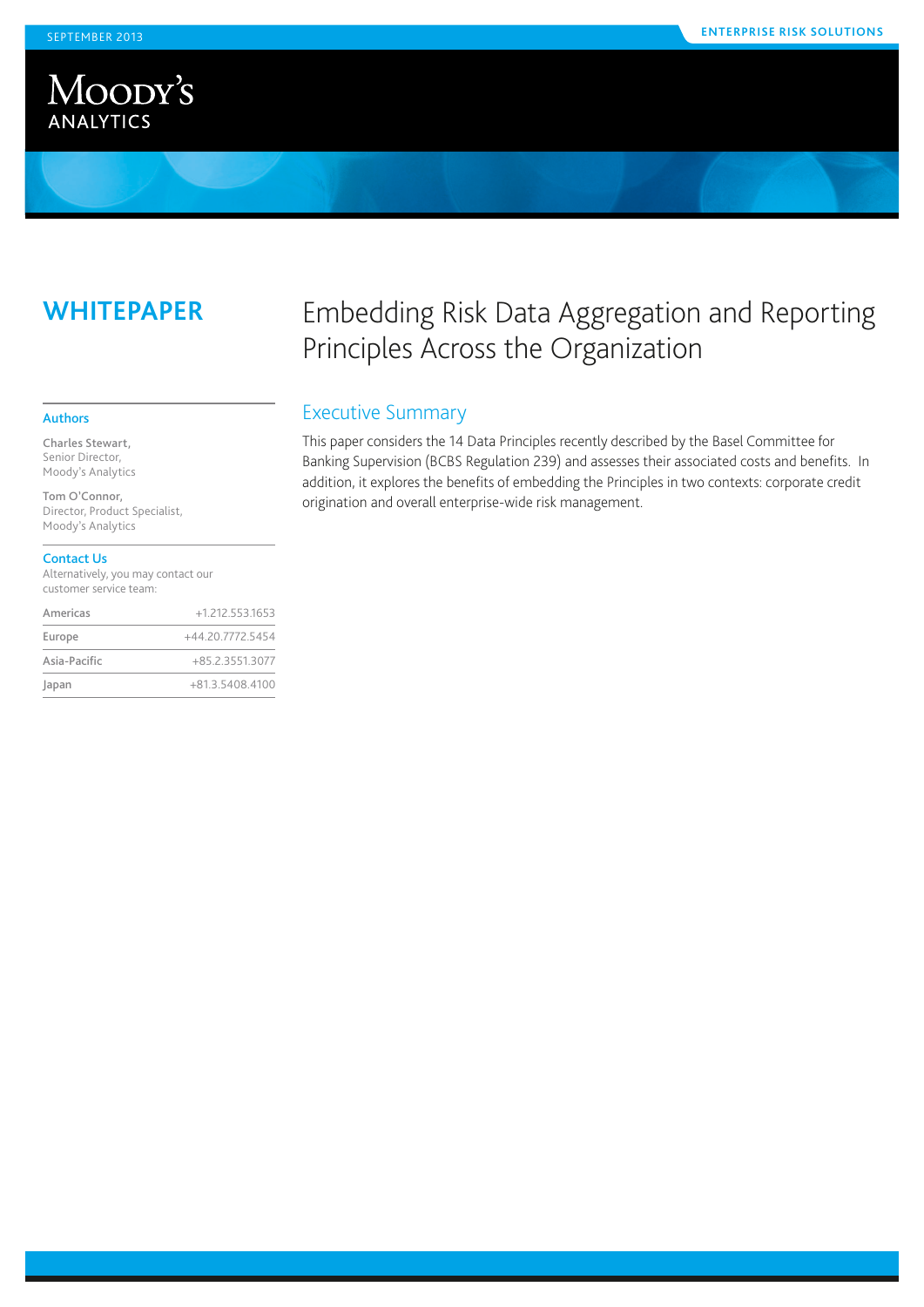## Contents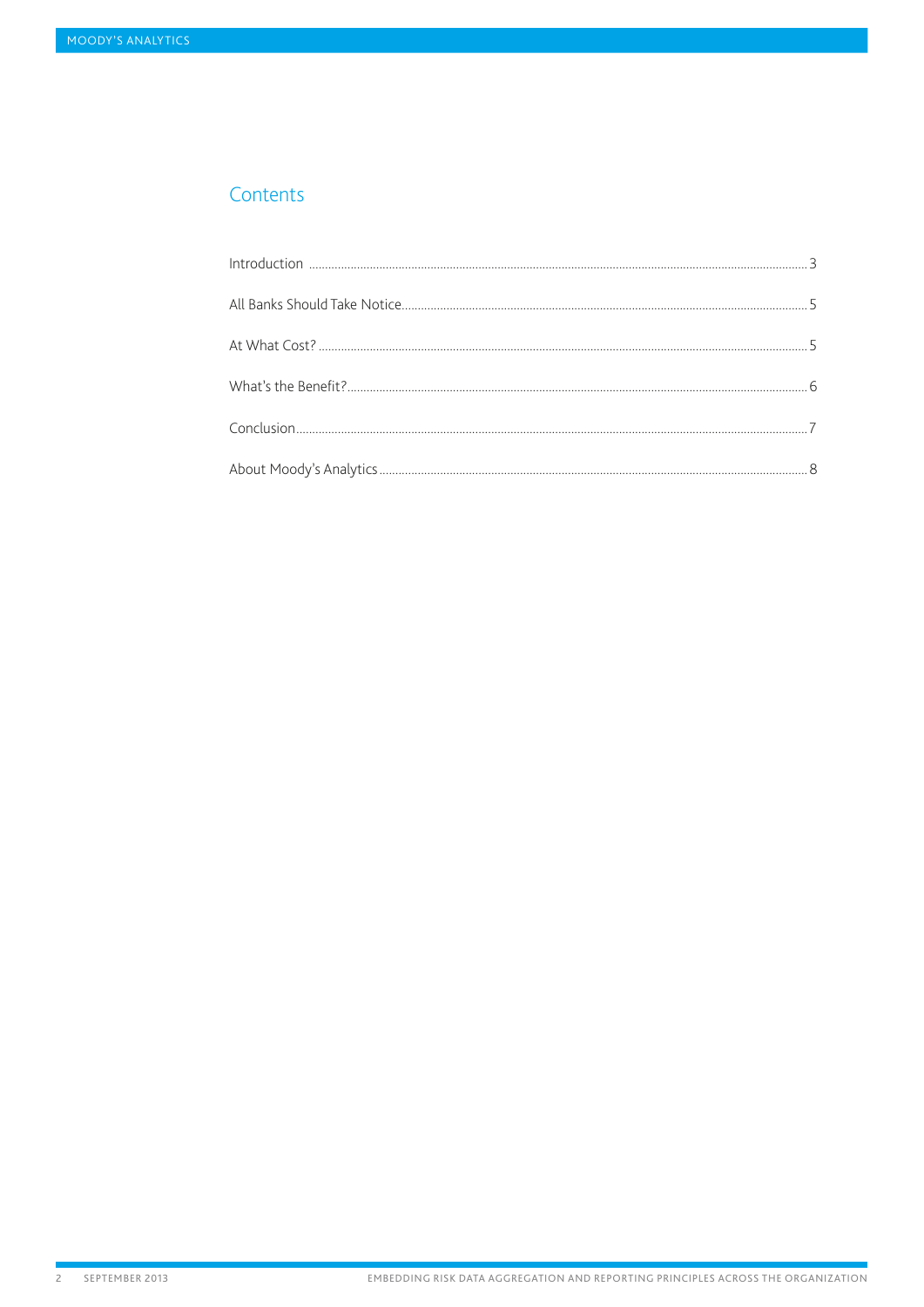## <span id="page-2-0"></span>**Introduction**

### The Drive for More Transparent, Accurate and Holistic Risk Management

The global financial crisis has highlighted the extent to which firms' IT and data architectures have been inadequate. Prior to the crisis "many banks lacked the ability to aggregate risk exposures and identify concentrations quickly and accurately at the bank group level, across business lines and between legal entities. Some banks were unable to manage their risks properly because of weak risk data aggregation capabilities and risk reporting practices."1

Today, it is not just supervisors that are demanding greater transparency around risk management processes, but also shareholders and other stakeholders. Having been challenged to provide answers to fundamental questions over the last few years, banks are now being urged – indeed forced – to improve the scope, accuracy and governance of their data. Regulatory reforms are driving banks to improve their risk management processes, infrastructure and overarching governance. As a consequence, banks are looking to improve both access to and use of their underlying data.

An interesting question to ask is around the extent to which this focus on data is a case of the [regulatory] tail wagging the [banking] dog? Fundamentally, banks exist not for themselves but in order to create value for their shareholders. Two other key stakeholders also benefit from a strong and healthy banking sector: banking staff, without whom the banks cannot conduct their business; and customers, who need banks and without whom the banks have no business. Regulators of course are primarily concerned with ensuring the safety of customers (depositors) and, by extension, the wider economy. But the mutual interests of all three constituents should be a strong incentive for the management teams within banks to ensure they operate effectively and prudently. It shouldn't be just the regulators challenging bank management to improve but also the bankers themselves.

The ultimate objectives for all stakeholders in a bank are continuity, stability and sustainable growth, through each and every economic cycle. It is unexpected events, and an inability to identify the impact of these when they happen, or to plan for the management of the consequences of such increased risk, that undermines these objectives. Strong management of risk across the enterprise is therefore an imperative. This means having a clear idea as to the risk appetite of the organization and an equally clear understanding as to how to manage this across the organization, over time.

The market turmoil of the last few years came about because of a misalignment of the interests of these stakeholders, and an inability of bank management to spot, and manage the consequences of the misalignment. Too often, the pursuit of enhanced shareholder returns has been prioritized ahead of - or has minimized the investment in - enterprise risk management (ERM).

At its most fundamental level, sound ERM requires access to quality data. The 'data problem' has long been recognized by senior management in many banks as something that needs greater attention. But it is often the elephant in the room – a big something to be dealt with, but one that is almost always too big to tackle, or one that is postponed as tomorrow's problem. So it has fallen to the Basel Committee to summarize a number of principles around data management with a view to reinvigorating the debate and incentivizing senior bank management.

<sup>1</sup> Principles for Effective Risk Data Aggregation and Risk Reporting, Bank for International Settlements. January 2013.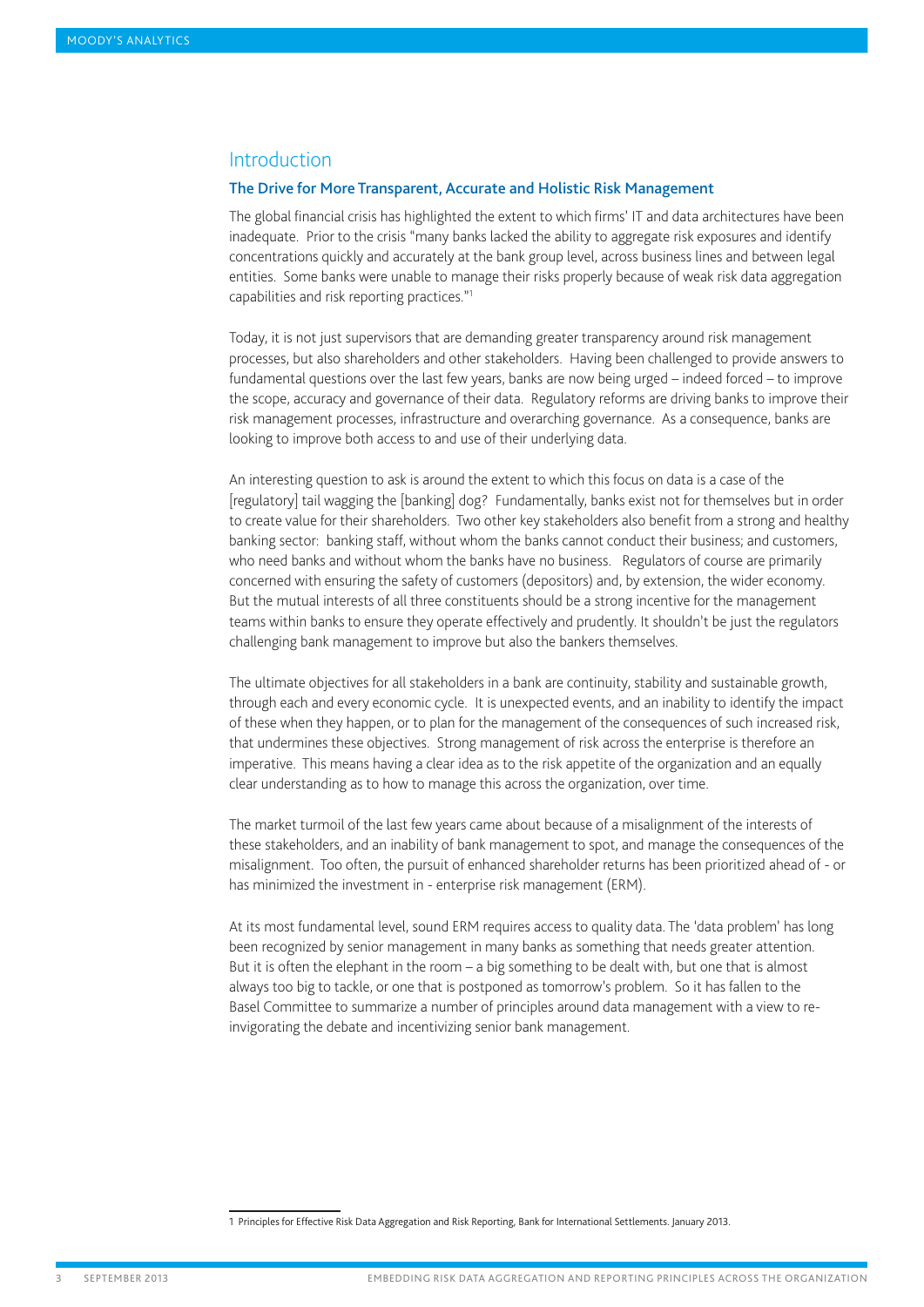## 14 Principles to Strengthen Risk Data Aggregation and Reporting

Accessing and leveraging "accurate, complete and timely data is a foundation for effective risk management."<sup>2</sup> As part of its drive to improve risk management, The Basel Committee on Banking Supervision (BCBS) has drawn up 14 Principles to strengthen banks' risk data aggregation capabilities and internal risk reporting practices. While focused on Global Systemically Important Banks (G-SIBs), the principles espouse best practices for all banks. To the extent that this is not evident from the BIS paper, such best practice will increasingly be expected of all market participants, as confirmed in our dialogue with regulators. The Principles apply to the data that is critical to enable a bank to manage the risks it faces. They refer to all types of data including reference and transaction data. These Principles are categorized under four key themes as outlined below.

| <b>Core Theme</b>                         | <b>Key Requirements</b>                                                                                                                                                                                                                                                                                                                                                                                                                                                                                                                                                                                                                                                                                                                                                                                                                                                                                                                                                                                                                                                                                                                                                                                                                                                                                                                                                                                                                                                                                                                                                                                                                                                                                                                                             |
|-------------------------------------------|---------------------------------------------------------------------------------------------------------------------------------------------------------------------------------------------------------------------------------------------------------------------------------------------------------------------------------------------------------------------------------------------------------------------------------------------------------------------------------------------------------------------------------------------------------------------------------------------------------------------------------------------------------------------------------------------------------------------------------------------------------------------------------------------------------------------------------------------------------------------------------------------------------------------------------------------------------------------------------------------------------------------------------------------------------------------------------------------------------------------------------------------------------------------------------------------------------------------------------------------------------------------------------------------------------------------------------------------------------------------------------------------------------------------------------------------------------------------------------------------------------------------------------------------------------------------------------------------------------------------------------------------------------------------------------------------------------------------------------------------------------------------|
| Overarching Governance and Infrastructure | Board and senior management should review and approve the bank's group<br>$\gg$<br>risk data aggregation and reporting framework<br>The practices underpinning the framework should be fully documented and<br>$\rightarrow$<br>independently validated (by staff with specific IT, data and reporting expertise)<br>A bank should establish integrated data taxonomies and architecture across<br>$\mathcal{V}$<br>the banking group including information on characteristics of the data, as well<br>as using single identifiers and definitions for data                                                                                                                                                                                                                                                                                                                                                                                                                                                                                                                                                                                                                                                                                                                                                                                                                                                                                                                                                                                                                                                                                                                                                                                                         |
| Risk Data Aggregation Capabilities        | Banks should strive towards a single authoritative source for risk data for each<br>$\mathcal{V}$<br>type of risk.<br>A bank's risk personnel should have sufficient access to risk data to ensure they<br>$\gg$<br>can appropriately aggregate, validate and reconcile the data to risk reports<br>Banks should have a data dictionary, so data is consistently defined across the<br>$\rightarrow$<br>organization<br>A high degree of automation is desirable to reduce the risk of errors<br>$\rightarrow$<br>Supervisors expect banks to document and explain all of their risk data aggre-<br>$\mathcal{V}$<br>gation processes (automated and manual)<br>A bank's risk data aggregation capabilities should include all material risk expo-<br>$\rightarrow$<br>sures (including off-balance sheet)<br>Banks need to build their risk systems to produce aggregated risk data rapidly<br>$\mathcal{V}$<br>during times of stress/crisis for all critical risks<br>A bank's data aggregation capabilities should include flexible processes for<br>$\rightarrow$<br>quick decision-making, customization capabilities (data drill-down), capabili-<br>ties to incorporate regulatory framework and organizational changes                                                                                                                                                                                                                                                                                                                                                                                                                                                                                                                                     |
| Risk Reporting Capabilities               | Risk management reports should include exposure and position information<br>$\rightarrow$<br>for all significant risk areas and components of those risk areas<br>Risk management reports should also cover risk-related measures (regula-<br>$\gg$<br>tory and economic capital)<br>Reports should identify emerging risk concentrations, provide information<br>$\mathcal{V}$<br>in the context of limits and risk appetite/tolerance and propose recommen-<br>dations for action where appropriate<br>Supervisors will need to be satisfied with the choices a bank makes in terms<br>$\rightarrow$<br>of risk coverage, analysis and interpretation, scalability and comparability<br>across group institutions<br>Supervisors expect that risk management reports to the board and senior<br>$\gg$<br>management provide a forward-looking assessment of risk and should not<br>just rely on current and past data<br>The reports should contain forecasts or scenarios for key market variables<br>$\gg$<br>and the effects on the bank so as to inform the board and senior<br>management of the likely trajectory of the bank's capital and risk profile in<br>the future<br>Banks should maintain defined requirements and processes to reconcile<br>$\rightarrow$<br>reports to risk data including an inventory of the validation rules that are<br>applied to quantitative information<br>Banks should have in place integrated procedures for identifying, report-<br>$\gg$<br>ing and explaining data errors or weaknesses in data integrity via exceptions<br>reports<br>Procedures should be in place to allow for rapid collection and analysis of<br>$\mathcal{V}$<br>risk data and timely dissemination of reports to all appropriate recipients |

Figure 1: Summary of BCBS Principles for Effective Risk Data Aggregation and Risk Reporting

2 Principles for Effective Risk Data Aggregation and Risk Reporting, Bank for International Settlements. January 2013.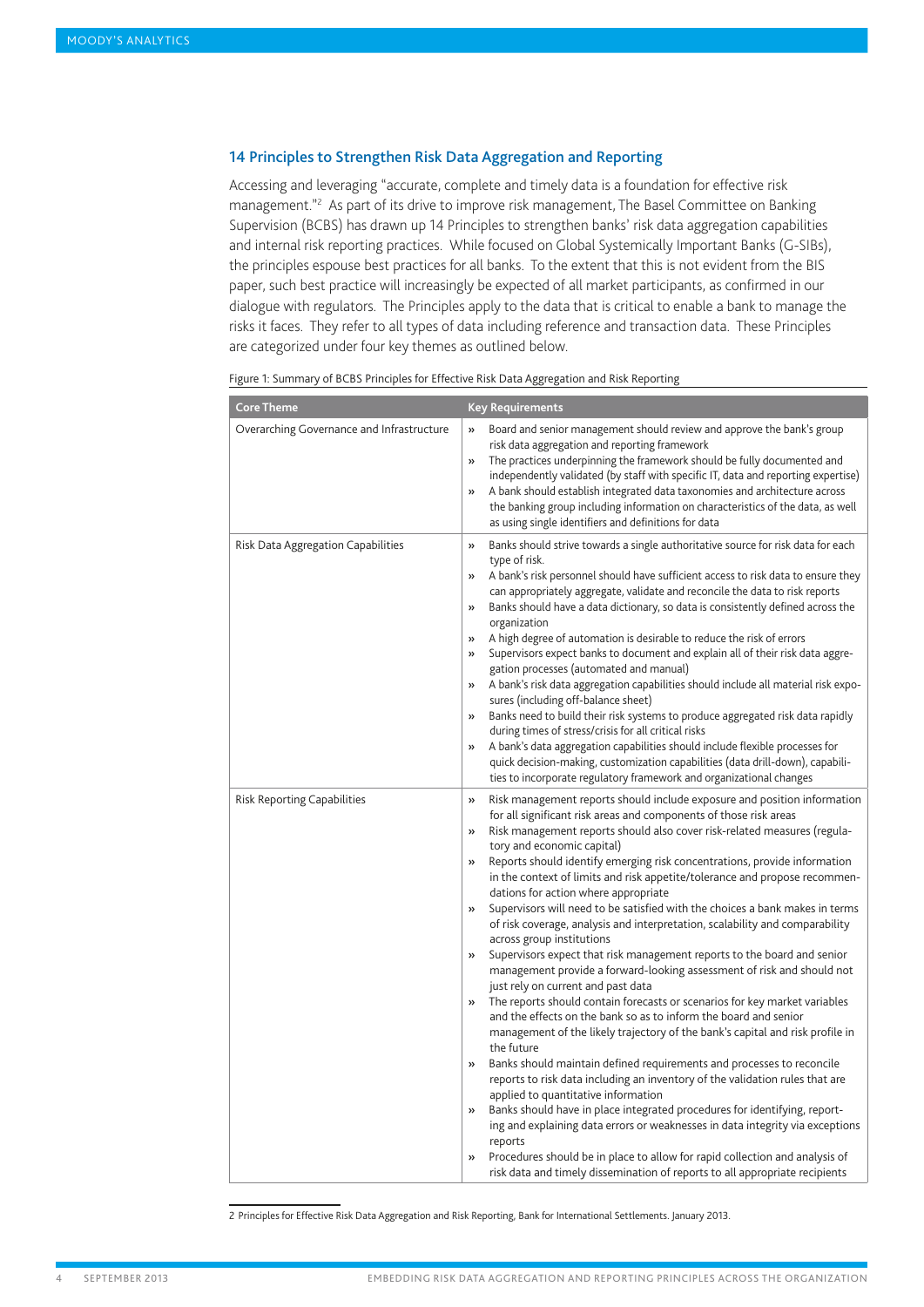<span id="page-4-0"></span>

| <b>Core Theme</b>                         | <b>Key Requirements</b>                                                                                                                                                                                                                                                                                                                                                                                                                                                                                                                                                                                                          |
|-------------------------------------------|----------------------------------------------------------------------------------------------------------------------------------------------------------------------------------------------------------------------------------------------------------------------------------------------------------------------------------------------------------------------------------------------------------------------------------------------------------------------------------------------------------------------------------------------------------------------------------------------------------------------------------|
| Supervisory Review, Tools and Cooperation | Supervisors may test a bank's compliance with the Principles through occa-<br>$\rightarrow$<br>sional requests for information to be provided on selected risk issues within<br>short deadlines<br>Supervisors can require a bank to take remedial action; increase the inten-<br>$\rightarrow$<br>sity of supervision; require an independent review by a third-party; and use<br>capital add-ons as both a risk mitigant and incentive under Basel III, Pillar 2<br>Supervisors should cooperate with relevant supervisors in other jurisdic-<br>$\rightarrow$<br>tions regarding the supervision and review of the Principles |

The Principles are designed to improve the way banks manage their risks by:

- » Enhancing the reporting infrastructure and process for reporting key information to identify, monitor and manage risks
- » Improving decision-making
- » Facilitating more holistic solo entity and group level risk management
- » Increasing the speed at which information is available and hence with which decisions can be made

# All Banks Should Take Notice

The BCBS proposes that G-SIBs, designated by the Financial Stability Board (FSB) in 2011/2012, must meet these Principles in full by January 2016. Supervisory approaches are likely to include requiring selfassessments by G-SIBs against these expectations in early 2013, with the goal of closing significant gaps before 2016. G-SIBs designated in subsequent annual updates will need to meet the Principles within three years of their designation. The Basel Committee will share its findings with the FSB at least annually starting from the end of 2013.

It is strongly suggested that national supervisors also apply these Principles to banks identified as domestic systemically important banks (D-SIBs) by their national supervisors three years after their designation as D-SIBs. Plus, as mentioned above, many regulators will, by extension, be looking to the other banks under their supervision to adopt similar best practices.

Ultimately the Principles represent a high benchmark for the minimum standards expected of the wider banking community. The implementation of the Principles by banks of any size will ensure a foundation for a more robust and scalable business model. In turn, adoption should not only facilitate the day-to-day management of an organization, but also actively give rise to more sustainable long term performance and therefore better external recognition.

## At What Cost?

It is not news to anyone involved in satisfying such demands that the IT, Treasury, Finance and Risk Management functions within Banks are under considerable pressure, particularly from regulators. Costs are increasing accordingly.

On the one hand there are demands for increased capital to weather future financial storms. On the other hand, there are multiple new reporting requirements, including the need to respond to enterprise wide stress testing requests. At the same time, executive management is also imposing more demanding internal management reporting requirements.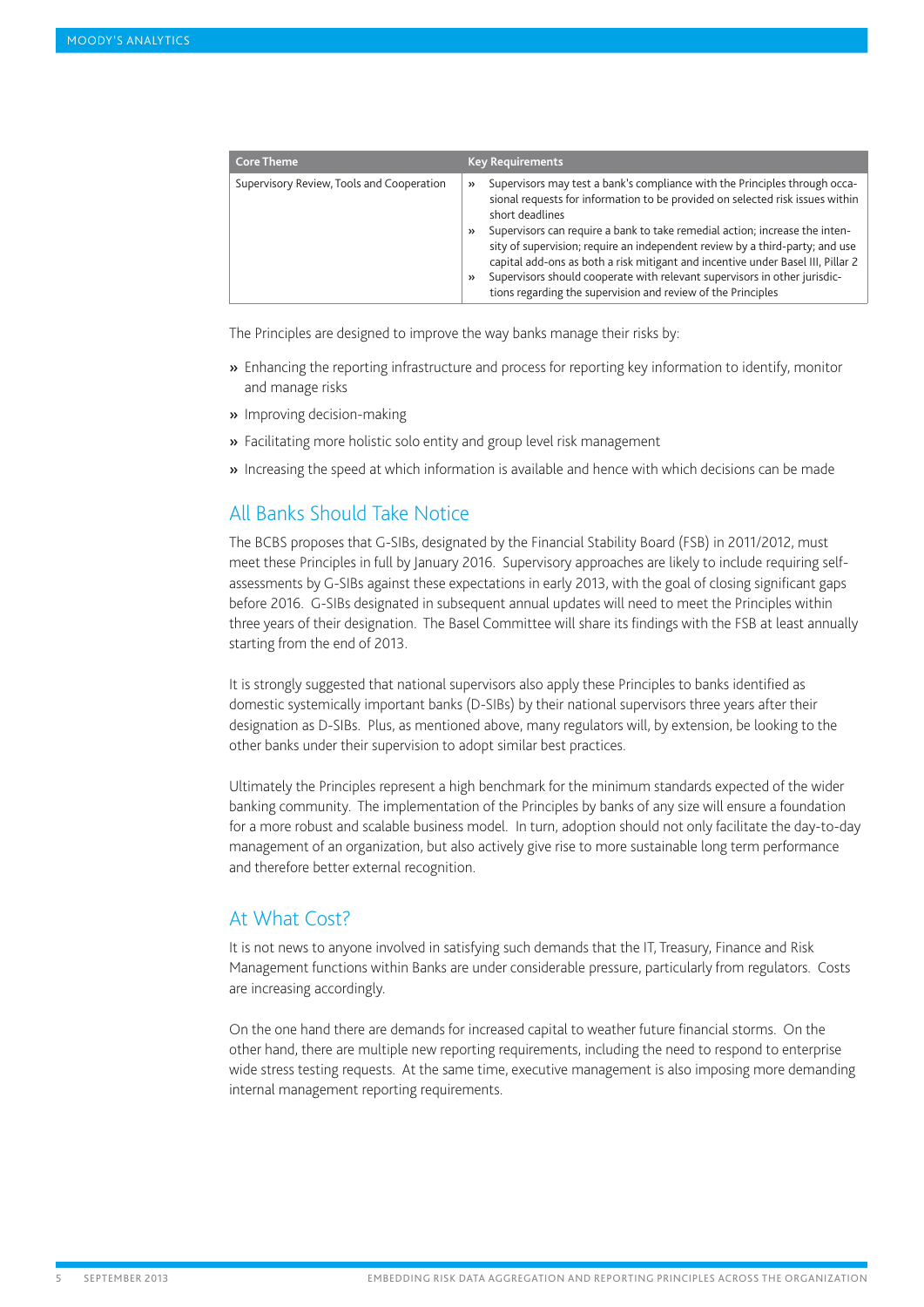<span id="page-5-0"></span>Meeting this avalanche of data requests has led to a significant amount of stress and an unwelcome diversion of scarce skilled resource, all to resolve what is often perceived as an expensive short term problem. But the reality is now dawning on many banks that this is no longer a transient issue, or a short term cost, and these kinds of demands are going to keep on coming.

So what's the solution? For those with a longer term perspective, the answer is strategic investment in infrastructure and data management. The aim should be to provide the organization with the ability to consolidate, aggregate and validate data from across the enterprise, and the ability to streamline and industrialize risk management across the enterprise. So rather than asking "At what cost?", perhaps the more appropriate question is "What's the benefit?".

# What's the Benefit?

There are many perspectives on the benefits of strategic investment in risk data. To illustrate the potential upsides, here we look briefly at two, and explore the connections between them:

- » At the operational level, in terms of ensuring consistent and reliable data capture, we consider corporate credit origination
- » At the enterprise-wide management level we look at data aggregation, data reporting, and organizational "intelligence"

## *Corporate Credit Origination:*

A core challenge for banks is to capture data at point of credit origination. Problems abound around paper records, desktop solutions, inconsistent standards, duplication of data, missing data, conflicting data, etc.. There are strategic solutions that aim to overcome these challenges, some provided by vendors, some delivered in-house, all generally addressing 'workflow'. But for the majority of banks who do not have a holistic solution, the problem remains one of justifying the cost of an investment which causes disruption and which may take two or three years to pay for itself. It therefore takes an element of vision and strategic ambition to overcome the reticence that many banks have when it comes to making such an investment.

The decision is made easier if analysis of the problem is combined with an investigation into some of the wider benefits associated with revisiting corporate credit origination processes, i.e. workflow. These benefits include, but are not limited to;

- » Consistent standards of credit analysis
- » Speedier turnaround times (internal benefits and customer experience benefits)
- » Transparent governance
- » Audit trails
- » Centrally accessible data, not just risk data, but volumes data, performance data, migration data, point in time data and trend analysis, etc.
- » Efficiency improvements
- » Linkages to enterprise risk management and bottom up visibility (see below)

As regards efficiency improvements, time and motion studies which assess volumes of activity undertaken by relationship managers, analysts, and credit sanctioners prior to the introduction of a workflow tool, and then similar studies which assess volumes post-implementation, highlight the extent to which a good workflow tool allows originators, analysts and sanctioners to each handle higher volumes. In turn, this either enables the bank to expand without increasing its cost base, or for the bank to cut its cost base (i.e. to reduce the volumes of activity being undertaken, whilst at the same time maintaining well informed, effective deal decisions with accurate enterprise wide information).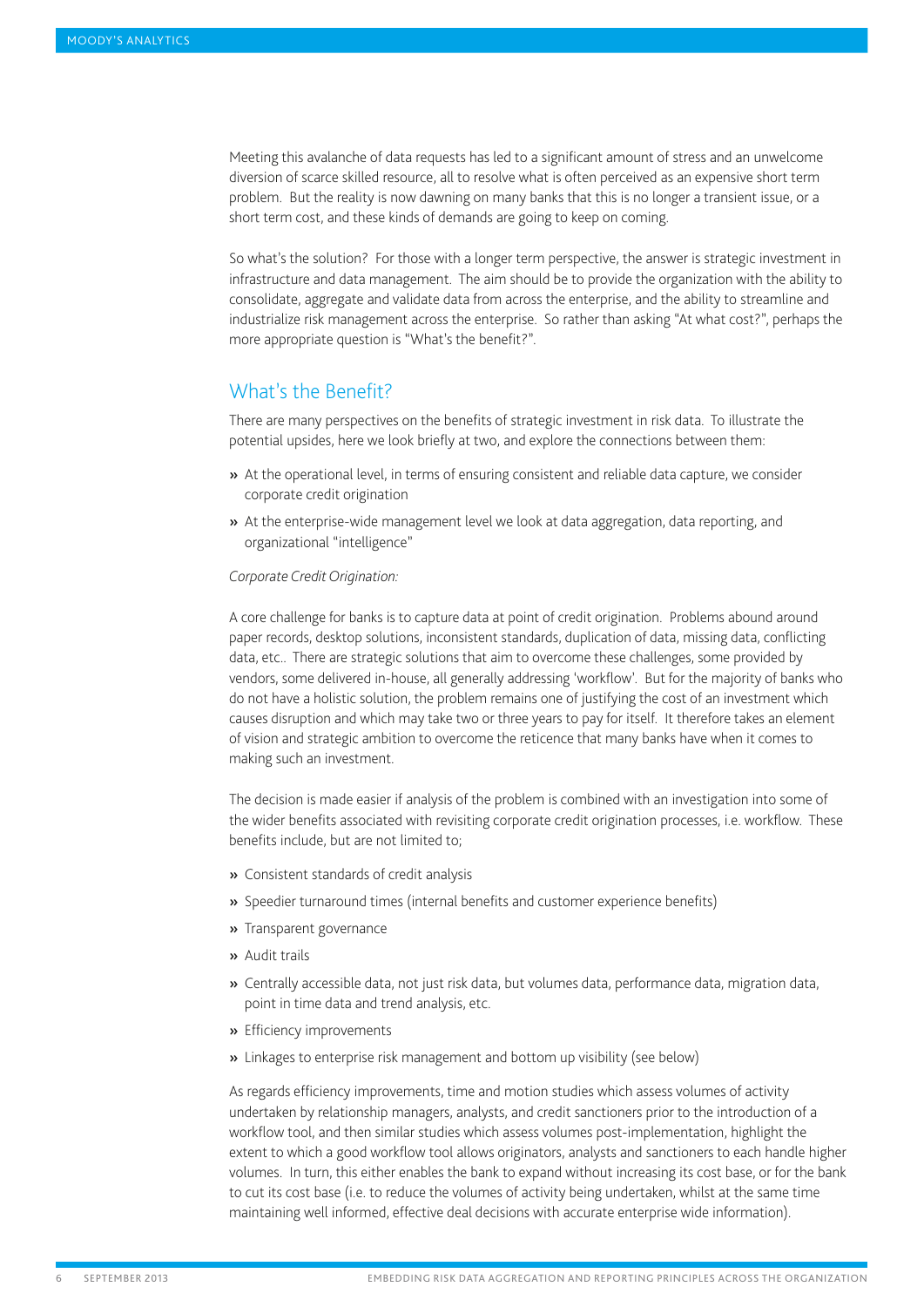<span id="page-6-0"></span>So this is all about better data capture and information flow, in a way which delivers operational efficiencies and reduced costs, in turn enabling competitive advantage and the scope to grow in an optimal manner.

## *Enterprise Risk Management:*

To return to the opening points in this paper, the ultimate challenge for all banks is to enable executive management to assess the risks being run by the organization. By extension, they then need to be able to communicate that information efficiently and effectively, not just internally but also externally. This means having the ability to take raw, granular, business level data and aggregate it at different levels through the hierarchy of the organization. In turn, this information needs to be reported up within the bank, through appropriate filters at each level, as usable business intelligence.

Each silo within the organization should have this bottom up data aggregation capability, and it should then be possible to aggregate information across all business lines and regions. Equally important, if there is a clear line of sight from bottom to top within the organization, this should give the management of each layer within the bank the scope to slice and dice the data, assessing it through different dimensions and informing decisions through drill down to levels of detail which were not previously possible. This leads to:

- » Greater confidence in the overall quality of data held across the organization
- » Lower total costs of ownership and maintenance in data control and data infrastructure
- » Greater ease and efficiency in meeting both internal and external reporting demands
- » Better communication across business lines and geographical divisions
- » Greater flexibility to respond to ad hoc or unexpected requirements

Such functionality then facilitates related activities such as business reporting, strategic planning, business planning, and budgeting, together with stress testing, scenario analysis, financial reporting and regulatory reporting.

In turn, all this enhances external reporting, the Internal Capital Adequacy Assessment Process (ICAAP) and investor reporting. Together, these enhancements should be reflected in a positive re-rating of the bank by analysts, shareholders, regulators and rating agencies, ultimately with a correspondingly positive impact on the share price.

## Conclusion

The BIS and the supervisory community aim to improve the availability and management of data within banks. Yet this worthy aim is something which banks should be addressing without the added incentive of regulatory scrutiny. To meet this objective, banks must revisit the way they capture information at point of origination, how they manage it through their workflow, and then how they use it for business intelligence purposes and for the management of the enterprise as a whole. Not only are there good business reasons for making the necessary investment, there are multiple spin-off benefits which, over a relatively short timeframe, should ensure that the investment more than pays for itself.